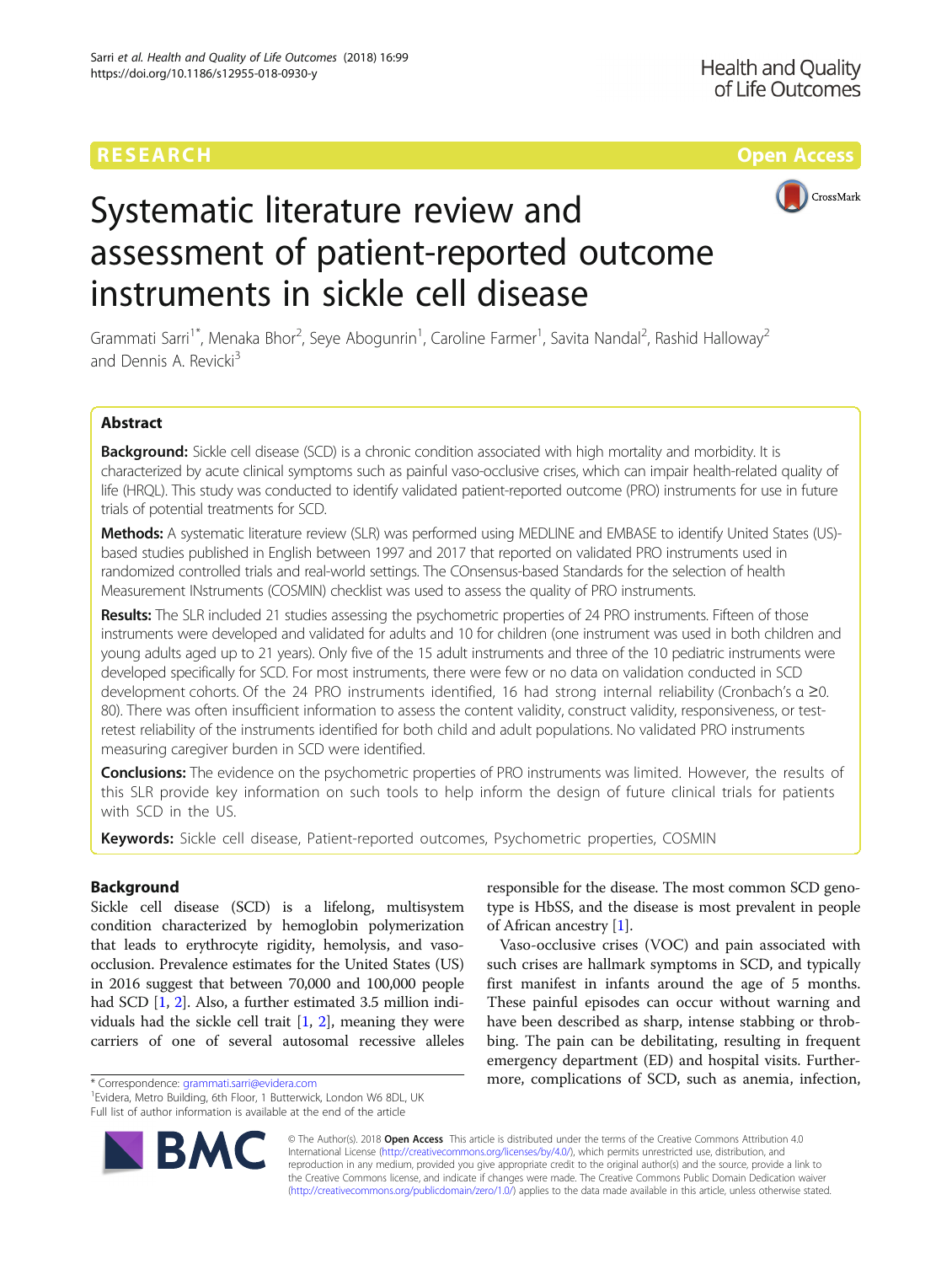stroke can have major physiological, cognitive, and emotional effects on patients [[2,](#page-11-0) [3\]](#page-11-0).

Current US guidelines for SCD management focus mainly on health maintenance and treatment of acute and chronic complications [[4\]](#page-11-0). Health maintenance recommendations include prophylactic penicillin treatment and pneumococcal vaccination in patients with asplenia [[4](#page-11-0)], and screening or diagnostic tests for SCD-related complications; and supportive management includes treatment with antibiotics, pain crisis management, and blood transfusions. Stem cell transplantation is the intervention most likely to be curative, but has many risks and is not performed frequently  $[5-7]$  $[5-7]$  $[5-7]$ . Because there is currently no pharmacotherapeutic cure for SCD, and in most cases management of the disease is palliative, a key therapeutic goal is to reduce the occurrence of painful crises. For this, the traditional mainstay treatment has been the antineoplastic agent hydroxyurea. This drug helps prevent crises in both adults and children by increasing the amount of fetal hemoglobin found in patients' red blood cells (RBCs), thus leading to various beneficial effects on RBC structure, content, and function [\[8](#page-11-0), [9\]](#page-11-0). In turn, this reduces the need for transfusion and the likelihood of organ damage. More recently, an alternative therapy, L-glutamine was also approved by the US Food and Drug Administration (FDA) for the treatment of SCD in children and adults, with the aim of reducing severe SCD-related complications [[10\]](#page-11-0).

Despite the availability and use of hydroxyurea and L-glutamine, SCD remains a disease with major unmet needs, with many patients experiencing poor clinical outcomes in both the short and longer term. There is also substantial evidence suggesting that SCD is associated with a considerable impairment of patients' burden with SCD. However, characterizing the nature and extent of this humanistic deficit, and whether or how it differs between patient subgroups or with disease stage, is hampered by a lack of clarity about which (if any) of the patient-reported outcome (PRO) instruments used todate are best able to capture patients' experience of SCD. This lack of clarity has major implications for the investigation into potential new treatments for SCD. In particular, it raises questions about how best to assess whether, or to what extent, such interventions affect humanistic outcomes. Therefore, to inform recommendations of PROs that might be suitable for use in future SCD clinical trials, a systematic literature review (SLR) was conducted to identify, summarize, and evaluate PRO instruments that have been developed and/or validated in previous US trials and observational studies of SCD.

## Methods

# Identification of studies

The SLR was conducted using transparent and reproducible methods, in accordance with standards recommended by the Preferred Reporting Items for Systematic Reviews and Meta-Analyses (PRISMA) Statement [\[11\]](#page-11-0) and the Cochrane Handbook for Systematic Reviews [\[12](#page-11-0)]. A single systematic search was conducted in Embase, Embase In-Process, MEDLINE, and MEDLINE In-Process, to identify studies of interest on PRO instruments, published in English between 1997 and 2017. Specifically, search terms for SCD were combined with terms for psychometric properties of PRO instruments. The search strategy (detailed in Additional file [1](#page-10-0)) included a combination of free-text search terms and controlled vocabulary terms as recommended by the Cochrane Collaboration [\[13](#page-11-0)]. No grey literature conference abstracts were considered for the search because these would have provided inadequate detail for the purposes of the review. Bibliographies of all relevant systematic reviews and/or meta-analyses identified during the search were also reviewed to identify any additional relevant publications.

#### Study selection

To identify the most relevant studies for inclusion in the review, publications identified from the electronic database searches were screened against predefined inclusion and exclusion criteria (detailed in Additional file [2\)](#page-10-0) in a two-stage selection process. First, the titles and abstracts of all unique citations from the searches were reviewed against the selection criteria. Second, the full-text versions of all the publications that had been considered relevant at the first stage were assessed to determine which studies should be included in the review. All records were reviewed by one researcher, with validation of 50% of records at both screening levels being performed by a second researcher. A third researcher resolved any discrepancies and confirmed inclusion or exclusion where appropriate.

#### Data extraction

Relevant data from the included publications were entered into a standardized predesigned extraction template by one investigator, and then validated by a senior researcher. A third reviewer was consulted to resolve any disagreements.

#### Quality assessment

Quality assessment was conducted for the identified PRO instruments by one researcher and validated by a second researcher, using an abbreviated version of the COnsensus-based Standards for the selection of health Measurement INstruments (COSMIN) checklist [\[14](#page-11-0)]. This checklist assesses the methodological quality and performance of PRO instruments across various characteristics as reported in psychometric-evaluation studies. The checklist was abbreviated for this study to focus on characteristics that met the FDA criteria [\[15](#page-11-0)] for the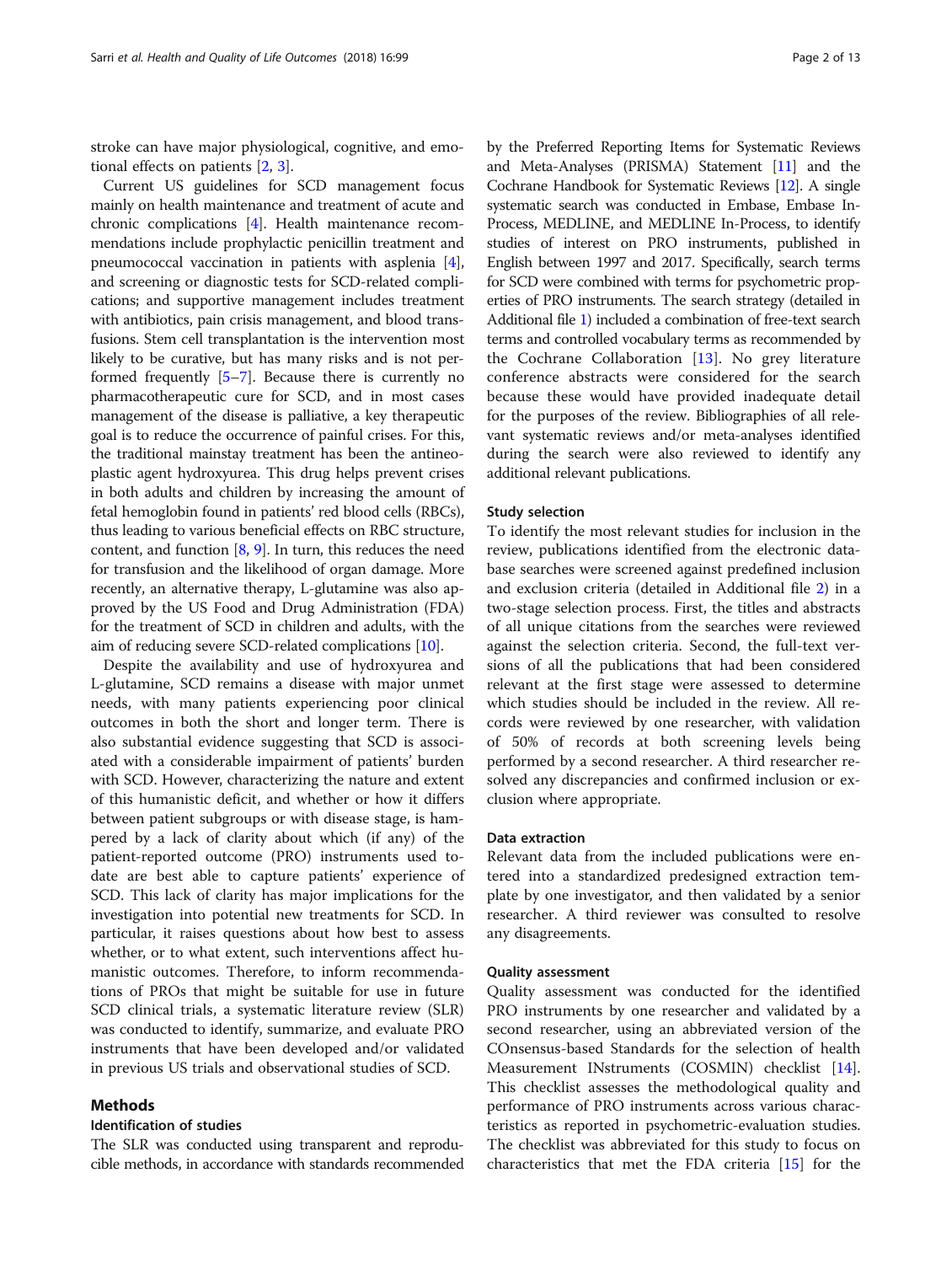evaluation of PRO instruments for use in clinical trials: reliability, validity, and responsiveness:

- Reliability is the degree to which the measurement is free from measurement error, as indicated by the extent to which scores for patients who have not changed are the same for repeated measurement under several conditions [\[14](#page-11-0)]. Studies were considered to have strong internal consistency reliability when Cronbach's alpha was ≥0.80;
- Validity is the degree to which a health-related PRO instrument measures the construct it intends to measure [[14\]](#page-11-0). The FDA also considers whether similar patients to those participating in the clinical trial have confirmed the relevance of items in the PRO instrument [\[16\]](#page-11-0);
- Responsiveness is the ability of a health-related PRO instrument to detect change over time in the construct to be measured [\[14\]](#page-11-0). The FDA considers whether responsiveness has been demonstrated in a comparative trial setting [[16\]](#page-11-0).

## Results

## Study inclusion

The electronic database search yielded 504 unique records. After title and abstract screening, 46 citations were considered relevant for full-text review. Following full-text assessment, 19 studies reporting on the psychometric properties of PRO instruments were identified, and two more articles were added from manual searches of bibliographies of published SLRs. Thus, a total of 21 publications met all inclusion criteria. The selection of studies from the initial search yield to the final number of included studies, using the PRISMA guidelines, is presented in Fig. [1](#page-3-0).

#### PRO instruments

The 21 studies included in the SLR reported on a total of 24 PRO instruments that had been developed and/or validated in populations with SCD in the US. Fifteen of the instruments (represented in nine publications) were for use with adults, and 10 instruments (in 12 publications) were for children through age 17 years (one instrument was used in both children and young adults aged up to 21 years, and so was included in both populations). No validated PRO instruments designed for caregivers of children with SCD were identified. For most instruments, there were few or no validation data from studies conducted in SCD development cohorts. All studies evaluating adult PRO instruments were crosssectional studies. Nine studies evaluating pediatric PRO instruments were cross-sectional, and one each was longitudinal, retrospective, or a medical chart review. The most common outcomes evaluated by instruments were

coping, self-esteem, or self-efficacy  $(n = 8)$ , followed by health-related quality of life (HRQL;  $n = 5$ ), pain ( $n = 4$ ), and family impact  $(n = 2)$ . Depression, functioning, spirituality, stigma, and treatment satisfaction were each evaluated with one instrument.

# Quality assessment results

As previously mentioned, quality assessment of the PRO instruments was conducted using the abbreviated COSMIN checklist. Of the 24 instruments, 16 were rated strong (nine of the 15 adult instruments and seven of the 10 pediatric instruments). Overall, insufficient information was reported in the included studies to assess the content validity, construct validity, responsiveness, and test-retest reliability of most instruments identified in both adult and child populations. Quality assessment results for the adult instruments are presented in Table [1](#page-4-0) and for the pediatric instruments in Table [2](#page-7-0).

#### PRO instruments in adults with SCD

The SLR identified 10 publications [[17](#page-11-0)–[26](#page-11-0)] reporting on psychometric properties of 15 PRO instruments validated in adults with SCD in the US. Of these instruments, six assessed coping, self-efficacy, or self-esteem [[18,](#page-11-0) [21](#page-11-0), [22](#page-11-0), [25\]](#page-11-0), three assessed patient pain [\[17,](#page-11-0) [23,](#page-11-0) [26](#page-11-0)], and one each assessed depression [\[20\]](#page-11-0), family impact [[22\]](#page-11-0), quality of life [\[24](#page-11-0)], spirituality [\[17](#page-11-0)], stigma [\[20](#page-11-0)], and treatment satisfaction [[19](#page-11-0)]. Five instruments had been developed specifically for adults with SCD [[18](#page-11-0), [19,](#page-11-0) [22](#page-11-0), [24](#page-11-0)–[26](#page-11-0)]. Most of the included studies did not provide sufficient information on the psychometric properties to assess construct or content validity, test-retest reliability, or responsiveness of the instruments concerned. However, most studies reported strong or good internal reliability and consistency. None of the included studies provided information regarding the threshold of minimally important change (sometimes called minimal important difference [MID]) in health status for any of the instruments reviewed. An overview of the three psychometric properties included in this assessment – validity, reliability, and responsiveness – is given below. Additional details about the identified adult PRO instruments are provided in Table [1.](#page-4-0)

#### Validity

Content validity Four of the 15 instruments, which measured self-efficacy  $[25]$  $[25]$ , pain  $[26]$  $[26]$ , quality of life  $[24]$  $[24]$ , and treatment satisfaction [\[19](#page-11-0)], reported sufficient information to assess content validity. Of these, three instruments  $[19, 25, 26]$  $[19, 25, 26]$  $[19, 25, 26]$  $[19, 25, 26]$  $[19, 25, 26]$  $[19, 25, 26]$  $[19, 25, 26]$  were rated good, while one  $[24]$  $[24]$  $[24]$  was rated strong, indicating a higher ability of the instrument to adequately reflect the construct being measured. Three instruments were specifically developed for adults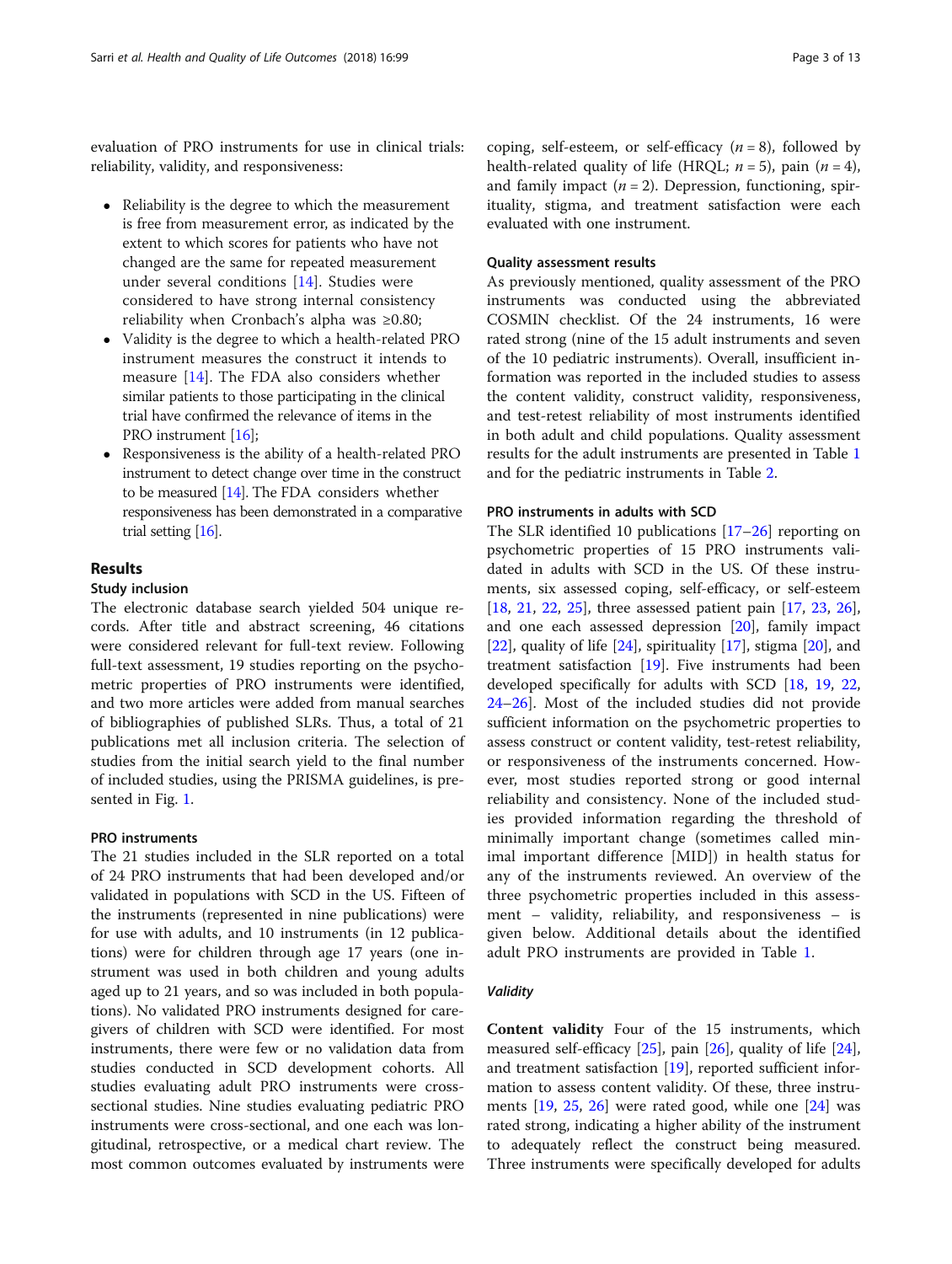<span id="page-3-0"></span>

with SCD [\[19](#page-11-0), [24,](#page-11-0) [25\]](#page-11-0); one additional instrument was developed including young adults up to age 21 years [\[26](#page-11-0)]. There was not adequate information on the remaining 11 instruments to assess content validity.

Construct validity Two instruments (assessing pain [[26\]](#page-11-0) and quality of life [[24\]](#page-11-0)) had good construct validity, indicating a higher degree to which the scores of the health-related PRO instrument are consistent with the hypothesis. Both of these instruments were developed for patients with SCD. One instrument [[22\]](#page-11-0), assessing family impact and not developed specifically for SCD, had weak construct validity. For the remaining 12 instruments, there was insufficient information available to assess their construct validity.

### Reliability

Internal reliability Most instruments (14 out of 15) provided sufficient information to assess internal consistency reliability. Of the instruments developed specifically for patients with SCD, two instruments evaluating selfefficacy [[25\]](#page-11-0) and treatment satisfaction [\[19](#page-11-0)] had good internal consistency reliability (Cronbach's alpha: 0.46–0.86; of note certain instruments reported reliability across domains, and so the instrument was rated good overall, but some domains may have higher Cronbach's alpha scores). Three instruments (evaluating self-efficacy [\[18,](#page-11-0) [22\]](#page-11-0), pain  $[26]$  $[26]$  $[26]$ , and quality of life  $[24]$  $[24]$  $[24]$ ) had strong internal consistency reliability (Cronbach's alpha 0.80–0.96). Two instruments that were not developed for SCD had good internal consistency reliability (measuring self-esteem [[18](#page-11-0)] and pain [\[17\]](#page-11-0); Cronbach's alpha: 0.64–0.86), while seven instruments had strong internal consistency reliability (measuring coping and self-esteem [\[18,](#page-11-0) [21\]](#page-11-0), depression  $[20]$  $[20]$  $[20]$ , family impact  $[22]$  $[22]$  $[22]$ , spirituality  $[17]$  $[17]$  $[17]$ , and stigma  $[20]$ ; Cronbach's alpha: 0.81–0.89).

Test-retest reliability Only one SCD-specific instrument [[26\]](#page-11-0) assessing pain had good test-retest reliability, indicating consistency in the test over time. For the remaining instruments, the available information was insufficient to assess their test-retest reliability.

#### Responsiveness

For none of the identified instruments was there sufficient information available to assess their responsiveness to change in the measured construct.

# PRO instruments in children with SCD

Ten PRO instruments that had been validated in children with SCD in the US were identified across 12 studies [\[26](#page-11-0)–[37\]](#page-12-0). Four of these instruments were related to the assessment of generic HRQL [\[28](#page-11-0), [29,](#page-11-0) [33](#page-11-0)–[36\]](#page-12-0); two instruments each assessed children's pain [[26](#page-11-0), [31](#page-11-0)] and coping mechanisms with SCD [\[27,](#page-11-0) [30](#page-11-0)]; and one instrument each assessed the functional impact of experiencing pain [[37\]](#page-12-0) and the family impact of caring for a child with SCD [\[32](#page-11-0)]. Overall, only three of these instruments were developed specifically for children with SCD [\[26](#page-11-0), [27](#page-11-0), [36](#page-12-0)]. Most of the included studies provided no information on the psychometric properties of the instruments they reported on, in terms of the construct and content validity, test-retest reliability, or responsiveness. Furthermore,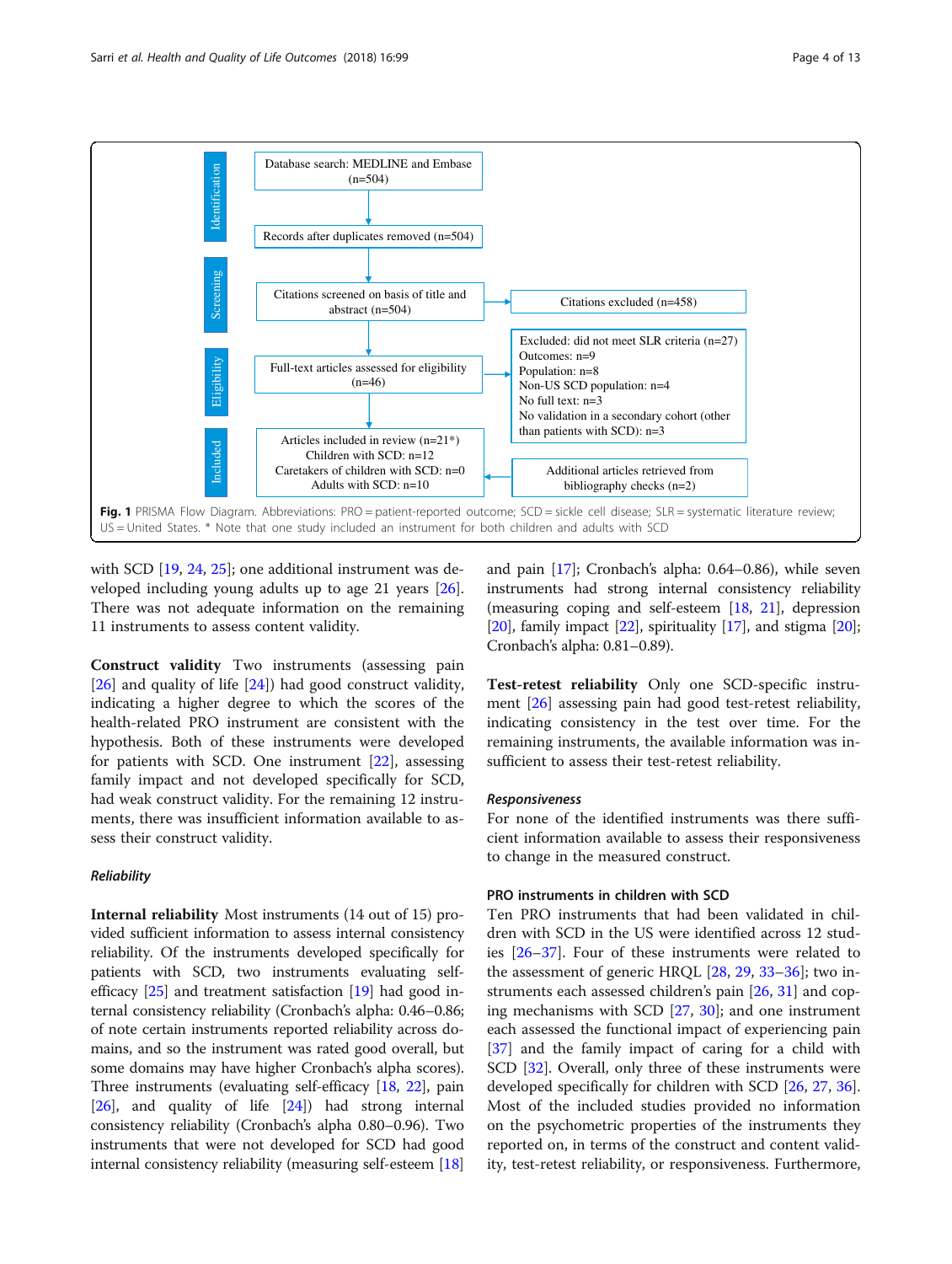| netrummete |
|------------|
| ļ          |
|            |
|            |

<span id="page-4-0"></span>

|                                                                           |                                                                                                                                                                                             |                                                                                                                                                                                                                                                     | Psychometric Properties       |                                    |                                           |                            |                       |                |
|---------------------------------------------------------------------------|---------------------------------------------------------------------------------------------------------------------------------------------------------------------------------------------|-----------------------------------------------------------------------------------------------------------------------------------------------------------------------------------------------------------------------------------------------------|-------------------------------|------------------------------------|-------------------------------------------|----------------------------|-----------------------|----------------|
| Instrument                                                                | Aim                                                                                                                                                                                         | Items and Scoring                                                                                                                                                                                                                                   | Developed for<br>SCD Patients | Content Validity<br>(SCD-specific) | (Cronbach's a)<br>Reliability<br>Internal | Test-retest<br>Reliability | Construct<br>Validity | Responsiveness |
| Coping, Self-efficacy, Self-esteem                                        |                                                                                                                                                                                             |                                                                                                                                                                                                                                                     |                               |                                    |                                           |                            |                       |                |
| Multidimensional Health<br>Locus of Control Scale<br>(MHLC) [18]          | actions of other individuals,<br>beliefs about whether their<br>health status is determined<br>or is determined by fate or<br>by their own actions, the<br>To assess respondents'<br>chance | 18 items across 3 subscales<br>external) rated on a 6-point<br>Likert scale; scoring system<br>(internal, chance, and<br>not reported                                                                                                               | $\frac{1}{2}$                 | Unclear                            | Strong<br>(0.82)                          | Unclear                    | Unclear               | Unclear        |
| Rosenberg's Self-esteem<br>Scale (SES) [18]                               | To measure global self-<br>esteem                                                                                                                                                           | point Likert scale; higher<br>10 items scored on a 4-<br>scores correspond to<br>higher self-esteem                                                                                                                                                 | $\frac{1}{2}$                 | Unclear                            | $$tromg$ $(0.85)$                         | Unclear                    | Unclear               | Unclear        |
| Sense of Mastery Scale<br>(SOM) [18]                                      | To assess general sense of<br>life control and mastery                                                                                                                                      | 7-item instrument on a 4-<br>point Likert scale; scoring<br>system not reported                                                                                                                                                                     | $\frac{1}{2}$                 | Unclear                            |                                           | Unclear                    | Unclear               | Unclear        |
| efficacy Scale (SCD-SES)<br>Sickle Cell Disease Self-<br>[18, 22]         | to-day basis and to manage<br>ability to function on a day-<br>To assess respondent's<br>SCD symptomatology                                                                                 | 9 items ranked on a 5-point<br>indicate greater self-efficacy<br>Likert scale; higher scores                                                                                                                                                        | Yes                           | Unclear                            | Strong<br>(0.80–0.89)                     | Unclear                    | Unclear               | Unclear        |
| Intervention Programs<br>Sickle Cell Transition<br>Skills Checklists [25] | readiness of patients with<br>To assess the transition<br>g                                                                                                                                 | social, independent) and 3<br>vocational, health benefits,<br>transition); scoring system<br>psychological checklists<br>5 knowledge skills sets<br>(self-efficacy, sickle cell<br>(medical, educational/<br>stress, feelings about<br>not reported | Yes                           | Good                               | $(0.46 - 0.86)$<br>Good                   | Unclear                    | Unclear               | Unclear        |
| Assertiveness Scale-Short<br>Form (SRAS-SF) [21]<br>Simple Rathus<br>Pain | assertiveness in the health<br>To measure a patient's<br>care setting                                                                                                                       | scores indicate higher levels<br>point Likert scale; higher<br>19 items ranked on a 6-<br>of assertiveness                                                                                                                                          | $\frac{1}{2}$                 | Unclear                            | $Strong$ $(0.85)$                         | Unclear                    | Unclear               | Unclear        |
| PAINReportit [23]                                                         | understand the experience<br>To help clinicians better<br>and etiology of pain in<br>their patients                                                                                         | increase or reduce the pain,<br>Patient marks areas of pain<br>and writes narrative text to<br>on a body outline drawing<br>circles words to describe<br>and selects pain severity<br>pain quality and pattern,<br>indicate activities that         | $\frac{1}{2}$                 | Unclear                            | Unclear                                   | Unclear                    | Unclear               | Unclear        |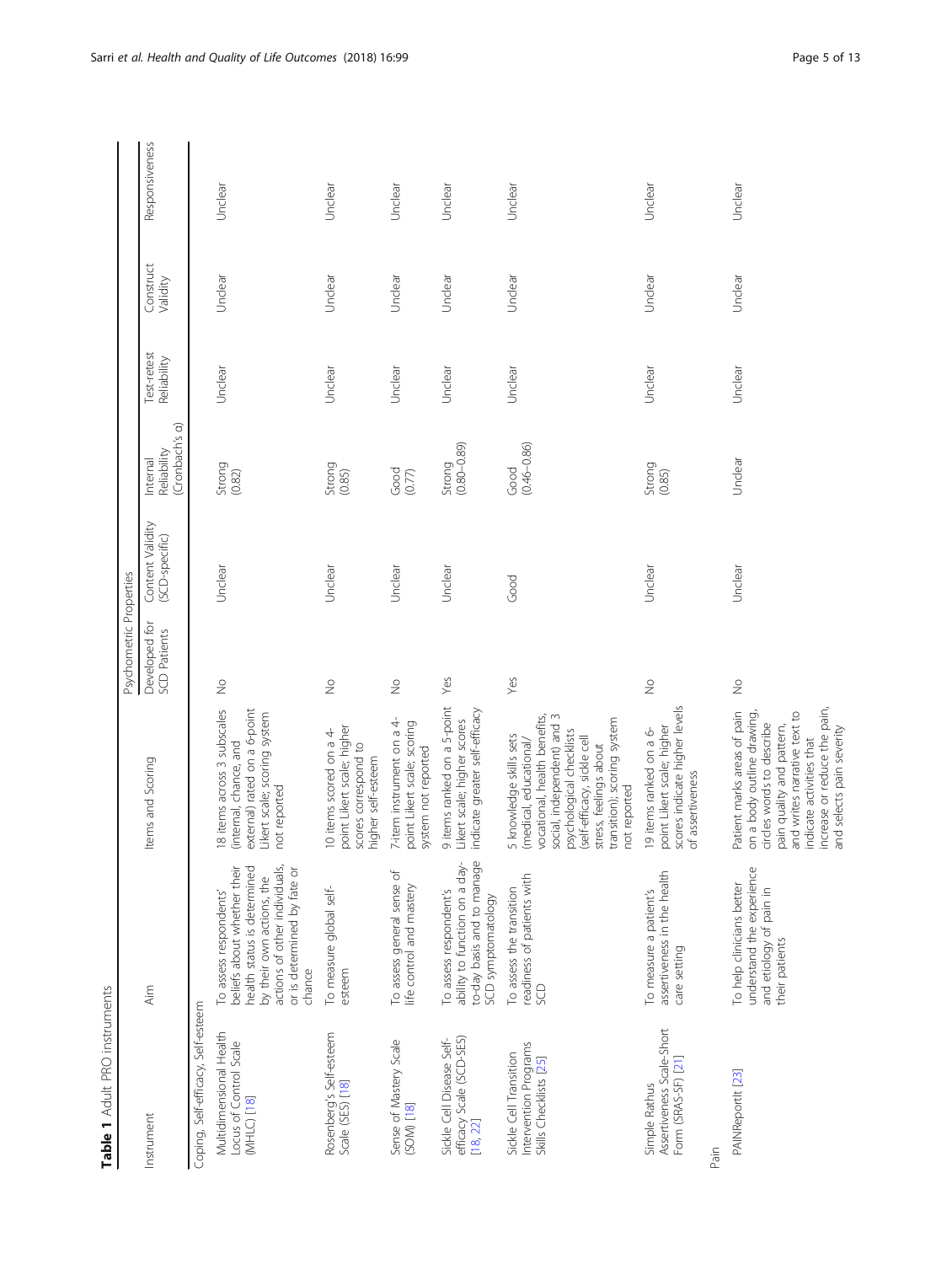| Table 1 Adult PRO instruments (Continued)                                                     |                                                                                                               |                                                                                                                                                                                                    | Psychometric Properties       |                                    |                                           |                            |                       |                |
|-----------------------------------------------------------------------------------------------|---------------------------------------------------------------------------------------------------------------|----------------------------------------------------------------------------------------------------------------------------------------------------------------------------------------------------|-------------------------------|------------------------------------|-------------------------------------------|----------------------------|-----------------------|----------------|
| Instrument                                                                                    | Aim                                                                                                           | Items and Scoring                                                                                                                                                                                  | Developed for<br>SCD Patients | Content Validity<br>(SCD-specific) | (Cronbach's a)<br>Reliability<br>Internal | Test-retest<br>Reliability | Construct<br>Validity | Responsiveness |
|                                                                                               |                                                                                                               | indicators; scoring system<br>not reported                                                                                                                                                         |                               |                                    |                                           |                            |                       |                |
| (ages 7-21) (SCPBI-Y) [26]<br>Burden Interview-Youth <sup>a</sup><br>Sickle Cell Disease Pain | community, and emotional<br>aspects of daily function<br>pain on physical, social/<br>To assess the impact of | 7 items ranked on a 5-point<br>indicate higher pain burden<br>Likert scale; higher scores                                                                                                          | Yes                           | Good                               | Strong<br>(0.89)                          | Good                       | Good                  | Unclear        |
| mensional Pain Inventory<br>West Haven-Yale Multidi-<br>(WHYMPI) [17]                         | To assess patients' ability to<br>cope with chronic pain                                                      | point Likert scale; scoring<br>52 items ranked on a 7-<br>system not reported                                                                                                                      | $\frac{1}{2}$                 | Unclear                            | $(0.64 - 0.86)$<br>Good                   | Unclear                    | Unclear               | Unclear        |
| Depression                                                                                    |                                                                                                               |                                                                                                                                                                                                    |                               |                                    |                                           |                            |                       |                |
| Inventory-Fast Screen<br><b>Beck Depression</b><br>(BDI-FS) [20]                              | To measure symptoms of<br>depression                                                                          | 7 items ranked on a 4-point<br>week higher scores indicate<br>more depressive symptoms<br>experienced over previous<br>frequency of symptom<br>Likert scale, indicating                            | $\frac{1}{2}$                 | Unclear                            | Strong<br>(0.81)                          | Unclear                    | Unclear               | Unclear        |
| Family Impact                                                                                 |                                                                                                               |                                                                                                                                                                                                    |                               |                                    |                                           |                            |                       |                |
| Maternal Version [22]<br>Instrument (PBI) -<br>Parental Bonding                               | prior to the age of 16 years<br>overprotection and care<br>perceptions of maternal<br>To assess adults'       | 25 items; score system not<br>reported                                                                                                                                                             | $\stackrel{\circ}{\geq}$      | Unclear                            | $(0.83 - 0.89)$<br>Strong                 | Unclear                    | Weak                  | Unclear        |
| Quality of Life                                                                               |                                                                                                               |                                                                                                                                                                                                    |                               |                                    |                                           |                            |                       |                |
| Adult Sickle Cell Quality of<br>Life Measurement System<br>(ASCQ-Me) [24]                     | To assess HRQL in adult<br>patients with SCD                                                                  | frequency; scoring system<br>functioning, and physical<br>impact) and 5 additional<br>4 item sets (cognitive,<br>episode severity and<br>items assessing pain<br>emotional, social<br>not reported | Yes                           | Strong                             | $(0.92 - 0.96)$<br>Strong                 | Unclear                    | Good                  | Unclear        |
| Spirituality                                                                                  |                                                                                                               |                                                                                                                                                                                                    |                               |                                    |                                           |                            |                       |                |
| Spiritual Well-being Scale [17]                                                               | spirituality pertaining to<br>existential and religious<br>To assess the general<br>well-being                | point Likert scale; scoring<br>20 items scored on a 6-<br>system not reported                                                                                                                      | $\stackrel{\circ}{\geq}$      | Unclear                            | Strong<br>(0.82–0.88)                     | Unclear                    | Unclear               | Unclear        |
| Stigma                                                                                        |                                                                                                               |                                                                                                                                                                                                    |                               |                                    |                                           |                            |                       |                |
| related Stigma Scale (SCD-<br>Sickle Cell Disease Health-<br><b>HRSS</b> [20]                 | patients with SCD perceive<br>from the general public,<br>physicians, and family<br>To assess the stigma      | point Likert scale; higher<br>30 items ranked on a 6-<br>scores indicate higher<br>perceived stigma                                                                                                | $\frac{1}{2}$                 | Unclear                            | Strong<br>(0.84)                          | Unclear                    | Unclear               | Unclear        |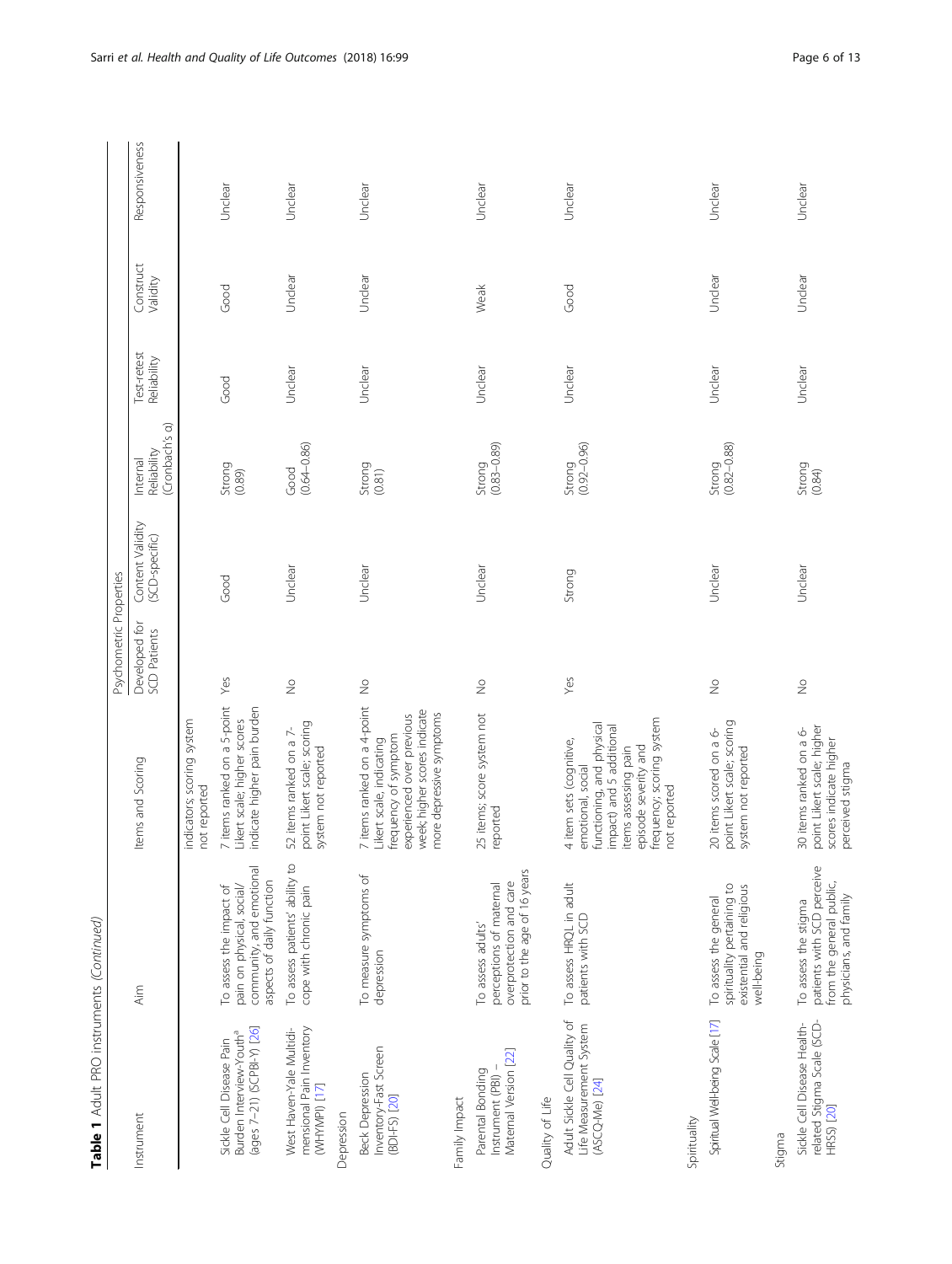Table 1 Adult PRO instruments (Continued) Table 1 Adult PRO instruments (Continued)

|                                                                                        |                                                                                  |                                                                                                                                                                                                                                                                                                                                                                                                                                                                                                                                                                                                | Psychometric Properties |                                                  |                                           |                            |                       |                |
|----------------------------------------------------------------------------------------|----------------------------------------------------------------------------------|------------------------------------------------------------------------------------------------------------------------------------------------------------------------------------------------------------------------------------------------------------------------------------------------------------------------------------------------------------------------------------------------------------------------------------------------------------------------------------------------------------------------------------------------------------------------------------------------|-------------------------|--------------------------------------------------|-------------------------------------------|----------------------------|-----------------------|----------------|
| Instrument                                                                             | Aim                                                                              | Items and Scoring                                                                                                                                                                                                                                                                                                                                                                                                                                                                                                                                                                              | SCD Patients            | Developed for Content Validity<br>(SCD-specific) | (Cronbach's a)<br>Reliability<br>Internal | Test-retest<br>Reliability | Construct<br>validity | Responsiveness |
| <b>Treatment Satisfaction</b>                                                          |                                                                                  |                                                                                                                                                                                                                                                                                                                                                                                                                                                                                                                                                                                                |                         |                                                  |                                           |                            |                       |                |
| Adult Sickle Cell Quality of<br>Life Measurement Quality of<br>Care (ASCQ-Me QOC) [19] | To measure patients'<br>received health care<br>perceived quality of<br>services | 27 items on four domains<br>communication, ED care,<br>and ED pain treatment);<br>scoring system not<br>(access, provider<br>reported                                                                                                                                                                                                                                                                                                                                                                                                                                                          | Yes                     | Good                                             | $(0.70 - 0.86)$<br>Good                   | Unclear                    | Unclear               | Jnclear        |
|                                                                                        |                                                                                  | language translations): "Good" indicates adequate or moderate performance (e.g. adequate elightivi or only mild limitations (e.g. availability of a small number of anglations, absence of evidence in a minority of<br>Note: "Weak" indicates poor performance (e.g., evidence of poor reliability) or a weakness that should be considered within the trial design (e.g., requires significant input by research team to administer, or no availabil<br><sup>9</sup> As this instrument includes young adults up to age 21 years, it was included in both the Adult and Pediatric categories |                         |                                                  |                                           |                            |                       |                |

anguage translations); "Good" indicates adequate or moderate performance (e.g., adequate reliability) or only mild limitations (e.g., availability of a small number of language translations, absence of evidence in a minori language translations); "Good" indicates adequate or moderate performance (e.g. adequate relations) or a small mumber or language translations, absence or evidence in a minority of additionally that included transitions); adult patients (e.g., older adults)); "Strong" indicates excellent performance on all reported indicators (e.g., all subscales report excellent reliability; evidence) or notable advantages for use within a trial (e.g., fre wide range of language translations); "Undicates where no or insufficient evidence was reported to assess, or where evidence reported was conflicting (e.g., some subscales show excellent reliability while others did not) Abbreviations: HRQL health-related quality of life, SCD sickle cell disease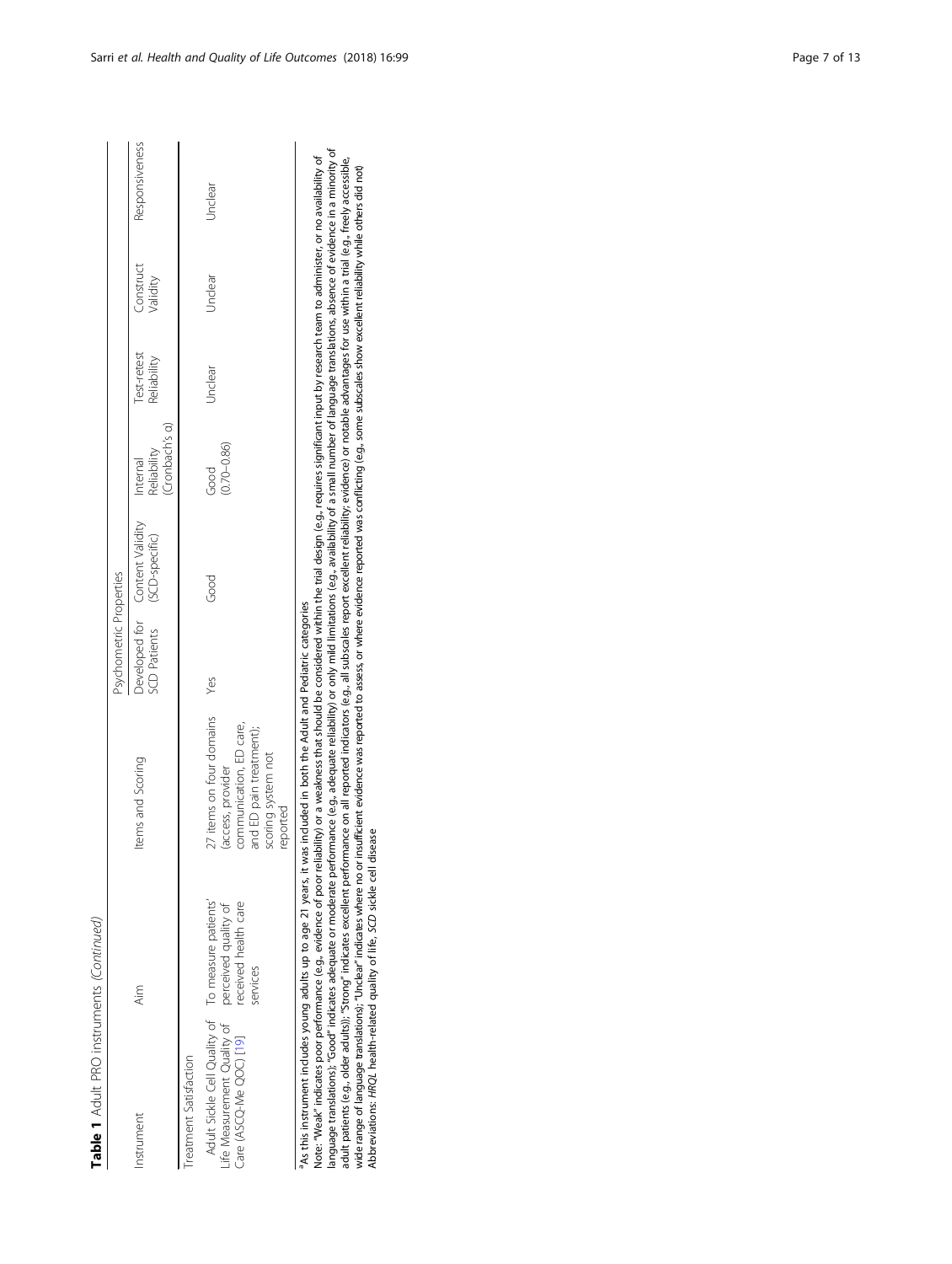| ה בדרו ומה ה והדר<br>j<br>í |  |
|-----------------------------|--|
| Š                           |  |
| リコマリ<br>Doolintri           |  |
|                             |  |
|                             |  |

<span id="page-7-0"></span>

|                                                                                 |                                                                                                                           |                                                                                                                                                                                                                                                                                                                                                                                                                                                                                                     | Psychometric Properties              |                                    |                                                                   |                            |                       |                |
|---------------------------------------------------------------------------------|---------------------------------------------------------------------------------------------------------------------------|-----------------------------------------------------------------------------------------------------------------------------------------------------------------------------------------------------------------------------------------------------------------------------------------------------------------------------------------------------------------------------------------------------------------------------------------------------------------------------------------------------|--------------------------------------|------------------------------------|-------------------------------------------------------------------|----------------------------|-----------------------|----------------|
| Instrument                                                                      | Aim                                                                                                                       | Items and Scoring                                                                                                                                                                                                                                                                                                                                                                                                                                                                                   | Developed for<br><b>SCD Patients</b> | Content Validity<br>(SCD-specific) | Internal Reliability<br>(Cronbach's a)                            | Test-retest<br>Reliability | Construct<br>Validity | Responsiveness |
| Health-related Quality of Life                                                  |                                                                                                                           |                                                                                                                                                                                                                                                                                                                                                                                                                                                                                                     |                                      |                                    |                                                                   |                            |                       |                |
| PedsQL <sup>™</sup> Generic Core<br>Scales [28, 34, 36]                         | To assess HRQL of children<br>as young as 2 years (proxy<br>report) and children as<br>young as 5 years (self-<br>report) | 23 items rated on a 5-point<br>Likert scale; higher scores<br>indicate more problems                                                                                                                                                                                                                                                                                                                                                                                                                | $\frac{1}{2}$                        | Unclear                            | $(0.80 - 0.90$ parent-<br>report; 0.93 self-<br>Strong<br>report) | Unclear                    | Unclear               | Unclear        |
| PedsQL <sup>™</sup> SCD Module [36]                                             | To assess quality of life that<br>pediatric patients with SCD<br>s specific to assessing the<br>health issues relevant to | 43 items rated by a 5-point<br>represent better quality of<br>Likert scale; higher scores<br>life                                                                                                                                                                                                                                                                                                                                                                                                   | Yes                                  | Unclear                            | $(0.95 - 0.97)$<br>Strong                                         | Unclear                    | Unclear               | Unclear        |
| PedsQL <sup>™</sup> Multidimensional<br>Fatique Scale [35, 36]                  | experienced during the<br>past 1 month across a<br>To measure fatigue<br>variety of pediatric<br>populations              | 18 items rated on a 5-point<br>represent better quality of<br>Likert scale; higher scores<br>≝                                                                                                                                                                                                                                                                                                                                                                                                      | $\frac{1}{2}$                        | Unclear                            | (0.95 parent-<br>report; 0.90<br>self-report)<br>Strong           | Unclear                    | Unclear               | Unclear        |
| Outcomes Measurement<br>Information System<br>Patient Reported<br>(PROMIS) [29] | patient's health attributes<br>over the previous 7 days<br>of depressive symptoms<br>To measure a pediatric               | extremity, pain interference,<br>worse severity for depression,<br>functioning mobility, physical<br>functioning upper extremity,<br>pain interference and better<br>156 items over 8 domains<br>scale; higher scores signify<br>anxiety, anger, fatigue, and<br>rated on a 5-point Likert<br>symptoms, anxiety, peer<br>relationships, and anger)<br>functioning for physical<br>and peer relationships<br>(physical functioning<br>fatigue, depressive<br>functioning upper<br>mobility, physical | $\stackrel{\circ}{\geq}$             | Unclear                            | Unclear                                                           | Unclear                    | Good                  | Unclear        |
| Pain                                                                            |                                                                                                                           |                                                                                                                                                                                                                                                                                                                                                                                                                                                                                                     |                                      |                                    |                                                                   |                            |                       |                |
| Faces Pain Scale-Revised<br>(FPS-R) [31]                                        | To assess pain intensity in<br>experiencing acute pain<br>pediatric populations                                           | 6 faces depicting different<br>levels of increasing pain<br>intensity                                                                                                                                                                                                                                                                                                                                                                                                                               | $\frac{1}{2}$                        | Good                               | Unclear                                                           | Unclear                    | Unclear               | Unclear        |
| Burden Interview-Youth<br>Sickle Cell Disease Pain<br>(SCPBI-Y) [26]            | adolescents with SCD over<br>To assess the pain burden<br>among children and<br>the previous month                        | 7 items ranked on a 5-point<br>indicate higher pain burden<br>Likert scale; higher scores                                                                                                                                                                                                                                                                                                                                                                                                           | Yes                                  | Good                               | Strong<br>(0.89)                                                  | Good                       | Good                  | Unclear        |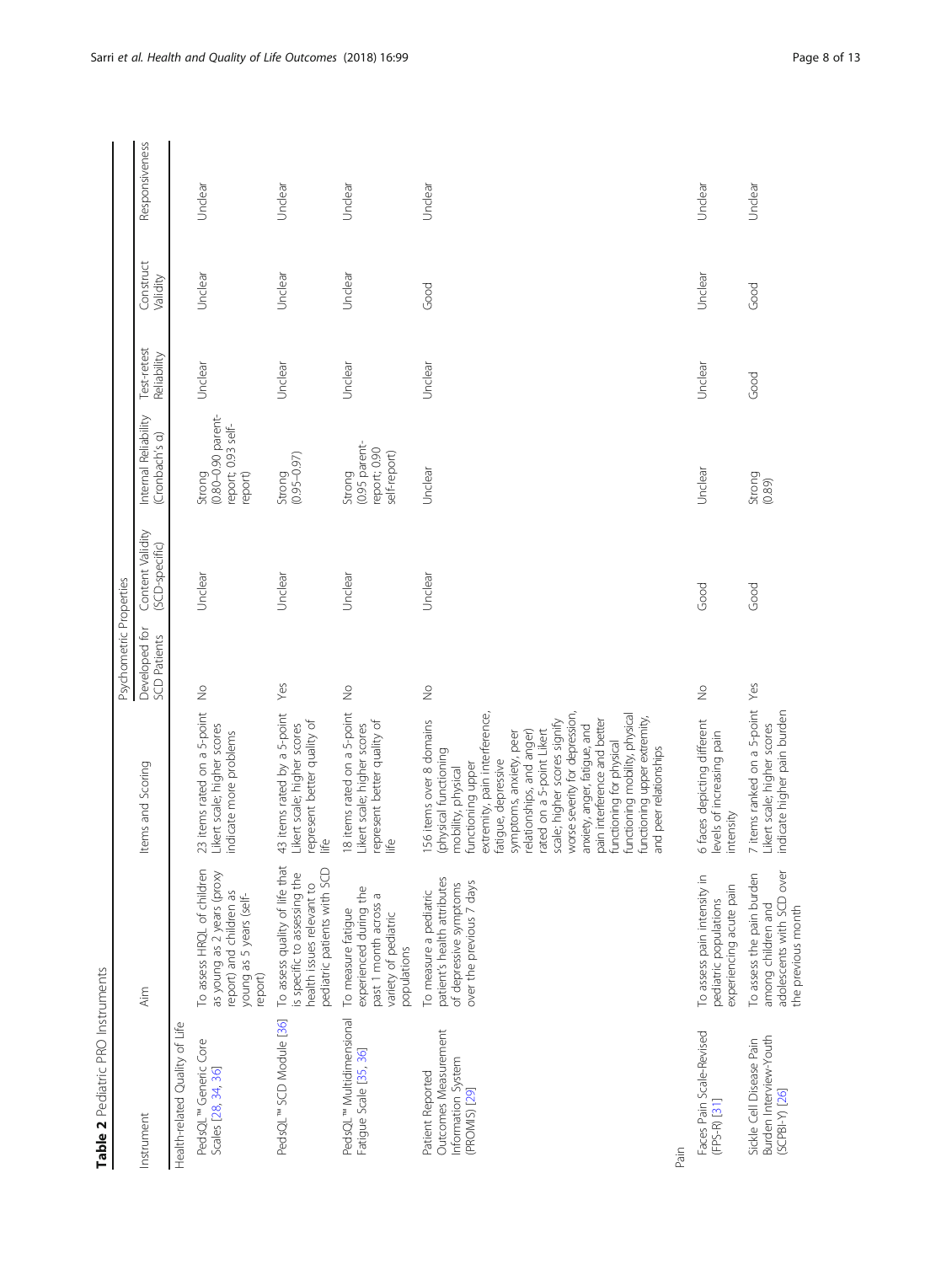| Table 2 Pediatric PRO Instruments (Continued)                         |                                                                                                                                            |                                                                                                                                                                                                                                | Psychometric Properties       |                                    |                                                                 |                            |                       |                |
|-----------------------------------------------------------------------|--------------------------------------------------------------------------------------------------------------------------------------------|--------------------------------------------------------------------------------------------------------------------------------------------------------------------------------------------------------------------------------|-------------------------------|------------------------------------|-----------------------------------------------------------------|----------------------------|-----------------------|----------------|
| Instrument                                                            | Aim                                                                                                                                        | Items and Scoring                                                                                                                                                                                                              | Developed for<br>SCD Patients | Content Validity<br>(SCD-specific) | Internal Reliability<br>(Cronbach's q)                          | Test-retest<br>Reliability | Construct<br>Validity | Responsiveness |
| Coping, Self-efficacy                                                 |                                                                                                                                            |                                                                                                                                                                                                                                |                               |                                    |                                                                 |                            |                       |                |
| Questionnaire (CSQ) [30]<br>Coping Strategy                           | pain in adults, adolescents,<br>To measure coping with<br>and young children                                                               | scores indicate greater pain<br>13 subscales, each with 6<br>items rated on a 7-point<br>Likert-type scale; higher                                                                                                             | $\frac{1}{2}$                 | Unclear                            | Unclear                                                         | Unclear                    | Unclear               | Unclear        |
| Sickle Cell Self-efficacy<br>Scale (SCSES) [27]                       | of their ability to engage in<br>adolescent's self-appraisals<br>daily functional activities<br>To assess adults and<br>despite having SCD | indicate greater self-efficacy<br>9 items rated on a 5-point<br>Likert scale; higher scores                                                                                                                                    | Yes                           | Unclear                            | $\begin{array}{c}\n\text{Strong} \\ \text{(0.87)}\n\end{array}$ | Unclear                    | Weak                  | Unclear        |
| Functioning                                                           |                                                                                                                                            |                                                                                                                                                                                                                                |                               |                                    |                                                                 |                            |                       |                |
| Questionnaire (YAPFAQ) [37]<br>Youth Acute Pain<br>Functional Ability | To assess physical function<br>and functional recovery in<br>youth undergoing acute<br>and procedural pain                                 | 40 items rated on a 5-point<br>Likert scale; higher scores<br>indicate greater difficulty<br>performing functional<br>activities                                                                                               | $\frac{1}{2}$                 | Unclear                            | Strong<br>(0.92)                                                | Unclear                    | Unclear               | Unclear        |
| Family Impact                                                         |                                                                                                                                            |                                                                                                                                                                                                                                |                               |                                    |                                                                 |                            |                       |                |
| Psychosocial Assessment<br>Tool 2.0 (PAT2.0) [32]                     | newly diagnosed with cancer<br>To measure psychosocial<br>risk in families of a child                                                      | 7 subscales; higher scores<br>indicate many stressors                                                                                                                                                                          | $\frac{1}{2}$                 | Unclear                            | Strong<br>(0.84)                                                | Unclear                    | Unclear               | Unclear        |
|                                                                       |                                                                                                                                            | Note: "Weak" indicates poor performance (e.g., evidence of poor reliability) or a weakness that should be considered within the trial design (e.g., requires significant input by research team to administer, or no availabil |                               |                                    |                                                                 |                            |                       |                |

language translations); "Good" indicates adequate or moderate performance (e.g., adequate reliability) or only mild limitations (e.g., availability of a small number of language translations, absence of evidence in a minor anquage translations); "Good" indicates adequate or moderate performance (e.g., adequate reliability) or only mild limitations (e.g., availability of a small number of language translations, absence of evidence in a minori adult patients (e.g., older adults)); "Strong" indicates excellent performance on all reported indicators (e.g., all subscales report excellent reliability; evidence) or notable advantages for use within a trial (e.g., fre wide range of language translations); "Undicates where no or insufficient evidence was reported to assess, or where evidence reported was conflicting (e.g., some subscales show excellent reliability while others did not) Abbreviations: HRQL health-related quality of life, SCD sickle cell diseas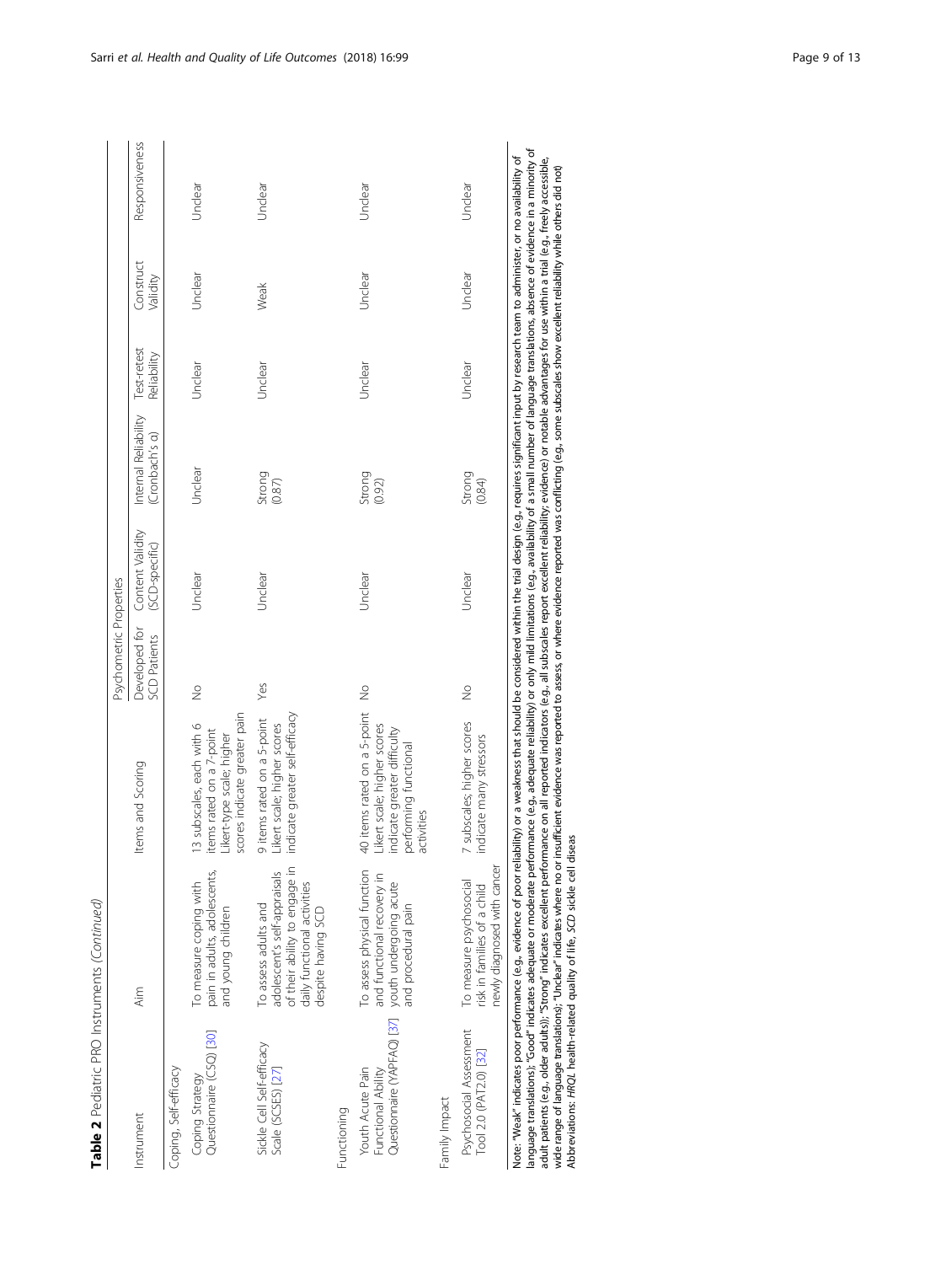the reviewed studies did not assess the threshold of MID in health status for any of the instruments. However, internal consistency reliability was considered to be good for most of the instruments reviewed. An overview of the three psychometric properties (validity, reliability, and responsiveness) is given below. Additional details about the identified pediatric PRO instruments can be found in Table [2](#page-7-0).

#### Validity

Content validity Two instruments assessing pain had good content validity, indicating that they were an adequate reflection of the construct to be measured. Of the two, one instrument was developed for children with SCD [\[26\]](#page-11-0), while the other was not [[31\]](#page-11-0). For the remaining eight instruments, there was insufficient information for assessment of content validity.

Construct validity Two instruments, one measuring generic HRQL (not SCD-specific) [\[29](#page-11-0)] and one measuring pain (SCD-specific) [[26](#page-11-0)] reported good construct validity. One instrument developed specifically for children with SCD to measure self-efficacy [[27\]](#page-11-0) had weak construct validity. Seven identified instruments did not provide adequate information to assess this component.

#### **Reliability**

Internal reliability For seven instruments, there was sufficient information to assess internal consistency reliability. Three of these instruments were developed specifically for children with SCD and measured HRQL [[36\]](#page-12-0), pain [\[26](#page-11-0)] and self-efficacy [[27](#page-11-0)]; all reported strong internal consistency reliability (Cronbach's alpha: 0.87–0. 97). Four instruments, measuring HRQL [\[28](#page-11-0), [34](#page-11-0)–[36](#page-12-0)], functioning [[37\]](#page-12-0), and family impact [\[32](#page-11-0)], were not specific to SCD. These instruments also have strong internal consistency reliability, with Cronbach's alpha ranging from 0.80 to 0.95.

Test-retest reliability Only one instrument [\[26](#page-11-0)] examining pain, was rated as having good test-retest reliability. This instrument was developed specifically for patients with SCD. For the other nine instruments, insufficient information was reported to evaluate this component.

#### Responsiveness

For none of the identified instruments was sufficient information available to assess their responsiveness to change.

# **Discussion**

SCD represents a major challenge for patients, their families, and health care professionals. As a lifelong debilitating condition punctuated by severe, potentially life-threatening acute crises, it poses multiple threats to health and well-being. Against this background, and to inform the conduct of future randomized controlled trials in patients with SCD, the current study aimed to provide insights into the psychometric properties of validated PRO instruments used to-date in the disease. Specifically, it systematically identified and evaluated relevant US-based studies that reported on and critiqued PROs spanning HRQL, key symptoms, and attitudinal responses to SCD in children with the condition, their caregivers, and adult patients.

Treatment cost and the impact of treatment on overall health care use and costs (i.e., budget impact) are primary considerations when making coverage and reimbursement decisions [[38](#page-12-0)]. Traditionally, US payers have not considered PROs to inform decisions on health care in this setting [[39\]](#page-12-0). However, the market access landscape is changing, and PROs may now be poised to play a more important role in payer decisions, as evidenced by the recognition that PROs are important for evaluating symptoms and therapy impact on functioning [[40](#page-12-0)] and increased patient engagement and participation in treatment decision-making. Assessing the patient perspective, in terms of PROs, is considered one of the primary outcomes to focus on and incorporate into all clinical trials proposing novel interventions, devices, or pharmaceuticals that aim for FDA and other regulatory or reimbursement approval [[15](#page-11-0)]. However, a significant challenge in PRO research is demonstrating the measurement value of these tools that best describes the patient's experience and what is considered as "acceptable measurement criteria" by regulatory and reimbursement bodies [[40,](#page-12-0) [41](#page-12-0)]. Use of poorly developed PRO measures with inadequate psychometric evidence or those designed for a purpose that differs from their actual use can have significant implications and lead to distorted, inaccurate, or equivocal findings [[42,](#page-12-0) [43\]](#page-12-0). Instruments should therefore be chosen based on relevance and their applicability in the context of the proposed disease area to produce reliable estimates of patients' experiences. Although the match between the content coverage and content validity is important, convincing evidence is also needed to confirm the reliability, validity, and responsiveness of PRO measures used in clinical trials. The FDA has displayed an interest in patient-centered drug development in patients with SCD, through the Patientfocused Drug Development initiative [\[10](#page-11-0)]. This program aims to gather patient perspectives on SCD, specifically the effects that most impact patients, current available therapies, and participation in clinical trials.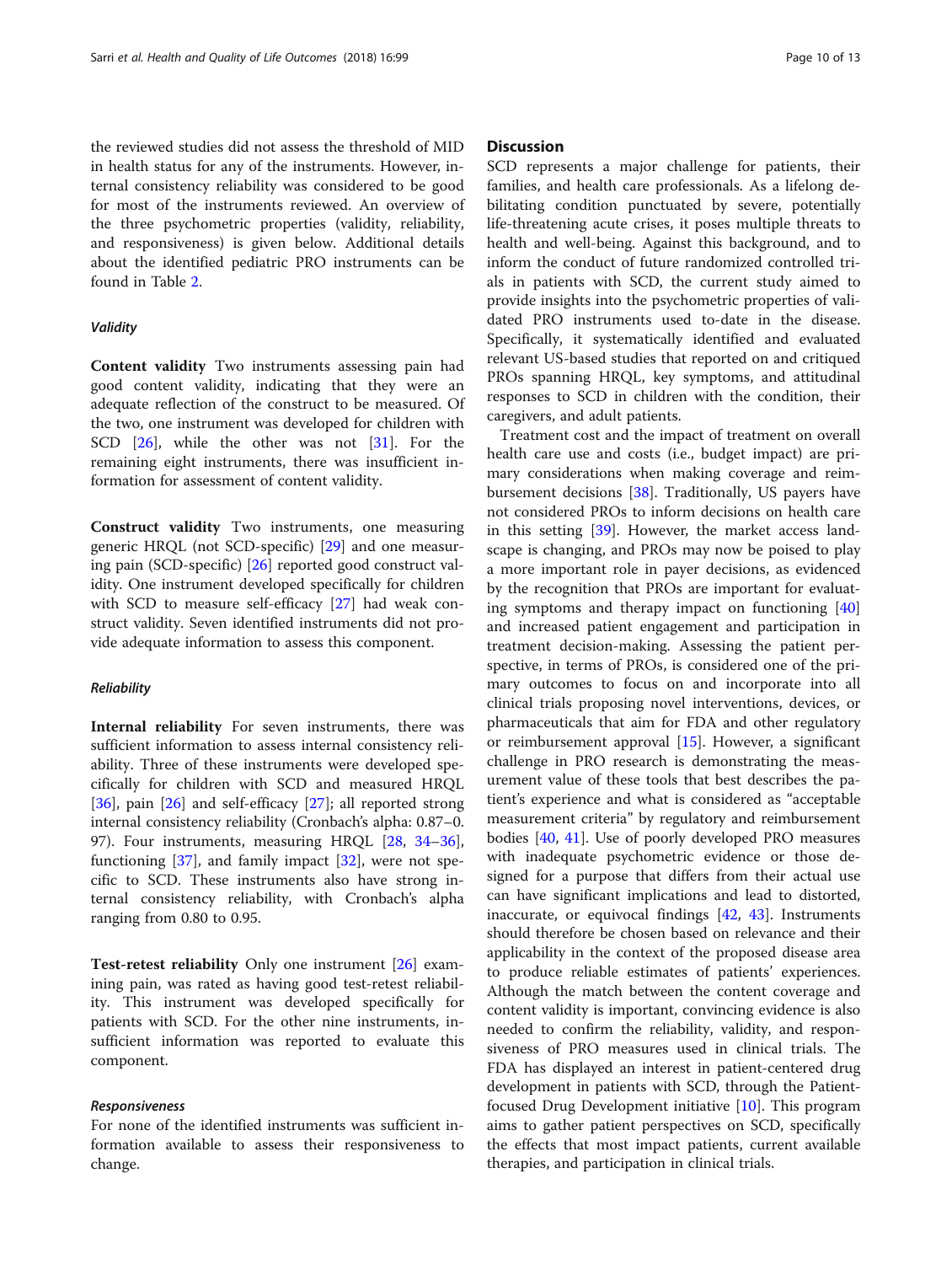<span id="page-10-0"></span>It is also important to note the increase in health technology assessment activities by groups that provide US payers with evaluations related to coverage and reimbursement. Such activities currently focus on clinical efficacy and economic outcomes or budget impact, with limited emphasis on PROs and HRQL. However, it is likely that, in the future, health technology assessment valuations to inform US payers may directly incorporate patient perspectives and efficacy as assessed through PROs. For that reason, this SLR aimed to include only PRO instruments either being developed for use or being validated in a SCD population. Based on the SLR of evidence in a US-based population, guidance on use of currently available PROs and recommendations for further research are listed below.

# Guidance for PRO use in SCD populations based on SLR findings

- Consider using the PedsQL™ SCD Module to assess SCD-specific impact in children. This instrument allows for evaluation of various concepts, including pain, fatigue, productivity, activity, and emotion.
- Consider using the Sickle Cell Disease Pain Burden Interview-Youth (SCPBI-Y) to assess the impact of painful crises in children aged over 7 years.
- Use a short generic pain assessment tool, such as the Brief Pain Inventory, or numerical rating scales for assessing pain intensity for adults.
- Use the Adult Sickle Cell Quality of Life Measurement System (ASCQ-Me) to assess patient-reported HRQL in adults. This instrument allows for evaluation of patients' pain, fatigue, productivity, activity, and emotion.
- Use the ASCQ-Me Quality of Care (QOC) instrument to assess patient perceptions of accessibility of care and the quality of interactions with health care providers.

# Recommendations for further PRO research in SCD populations

- There should be validation of a generic preferencebased PRO instrument to evaluate general aspects of HRQL.
- There should be validation of specific instruments for younger children (ages 5–12 years) (caregiver report version of the SCPBI-Y and Psychosocial Assessment Tool 2.0) and for adults (ASCQ-Me, SCIPBI-Y).
- For relevant outcomes of interest (function, psychological well-being), there should be validation of the PedsQL™ 4.0 Generic Core Scales for children and the ASCQ-Me for adults.
- There should be validation (or, if none exist, development) of instruments that assess other outcomes of interest (e.g., cognitive impairment, school/work performance and attendance, treatment satisfaction).
- There should be piloting of administration of identified instruments using electronic devices (e.g., tablets, phone apps).

# Conclusion

There appears to be only limited evidence available on the psychometric properties of PRO instruments developed for use in patients with SCD. It is also crucial to note is that among the instruments reviewed, none was found to sufficiently capture all the impacts of SCD and its complications on patients' HRQL for use as key trial endpoints. Further research is therefore required to develop and validate PRO instruments for assessing the impact of SCD on adults and children, and their caregivers. The proposed recommendations and the other key information and insights from this SLR could help to inform future clinical trials for patients with SCD in the US.

# Additional files

[Additional file 1:](https://doi.org/10.1186/s12955-018-0930-y) Database Search Strategy. Search strategies used in electronic literature databases. (DOCX 16 kb)

[Additional file 2:](https://doi.org/10.1186/s12955-018-0930-y) PICOS-T Inclusion and Exclusion Criteria. Inclusion and exclusion criteria applied to the identified studies. (DOCX 17 kb)

#### Abbreviations

ASCQ-Me: Adult Sickle Cell Quality of Life Measurement System; COSMIN: COnsensusbased Standards for the selection of health Measurement INstruments; ED: Emergency department; FDA: Food and Drug Administration; HRQL: Health-related quality of life; MID: Minimal important difference; PedsQL: Pediatric Quality of Life Inventory; PRISMA: Preferred Reporting Items for Systematic Reviews and Meta-Analyses; PRO: Patient-reported outcome; QOC: Quality of Care; RBC: Red blood cell; SCD: Sickle cell disease; SCPBI-Y: Sickle Cell Disease Pain Burden Interview-Youth; SLR: Systematic literature review; US: United States; VOC: Vaso-occlusive crises

#### Acknowledgements

The authors would like to thank Diana Vania and Ike Iheanacho for their research support and writing assistance. They also thank Janet Dooley for her assistance with the editing and preparation of this manuscript.

#### Funding

Novartis provided the funding for the study and manuscript.

#### Authors' contributions

DR provided overall leadership and contributed to the conception and design and critically revised the manuscript for intellectual content. GS, SA, and CF contributed to the conception and design, participated in the review and critique process, contributed to analysis and interpretation, drafted sections of the manuscript, and revised it for intellectual content. MB and SN contributed to the conception and design, participated in the review and critique process, and reviewed the manuscript for its intellectual content. RH participated in the review and critique process, and reviewed the manuscript for its intellectual content. All authors read and approved the final manuscript. All named authors meet the International Committee of Medical Journal Editors (ICMJE) criteria for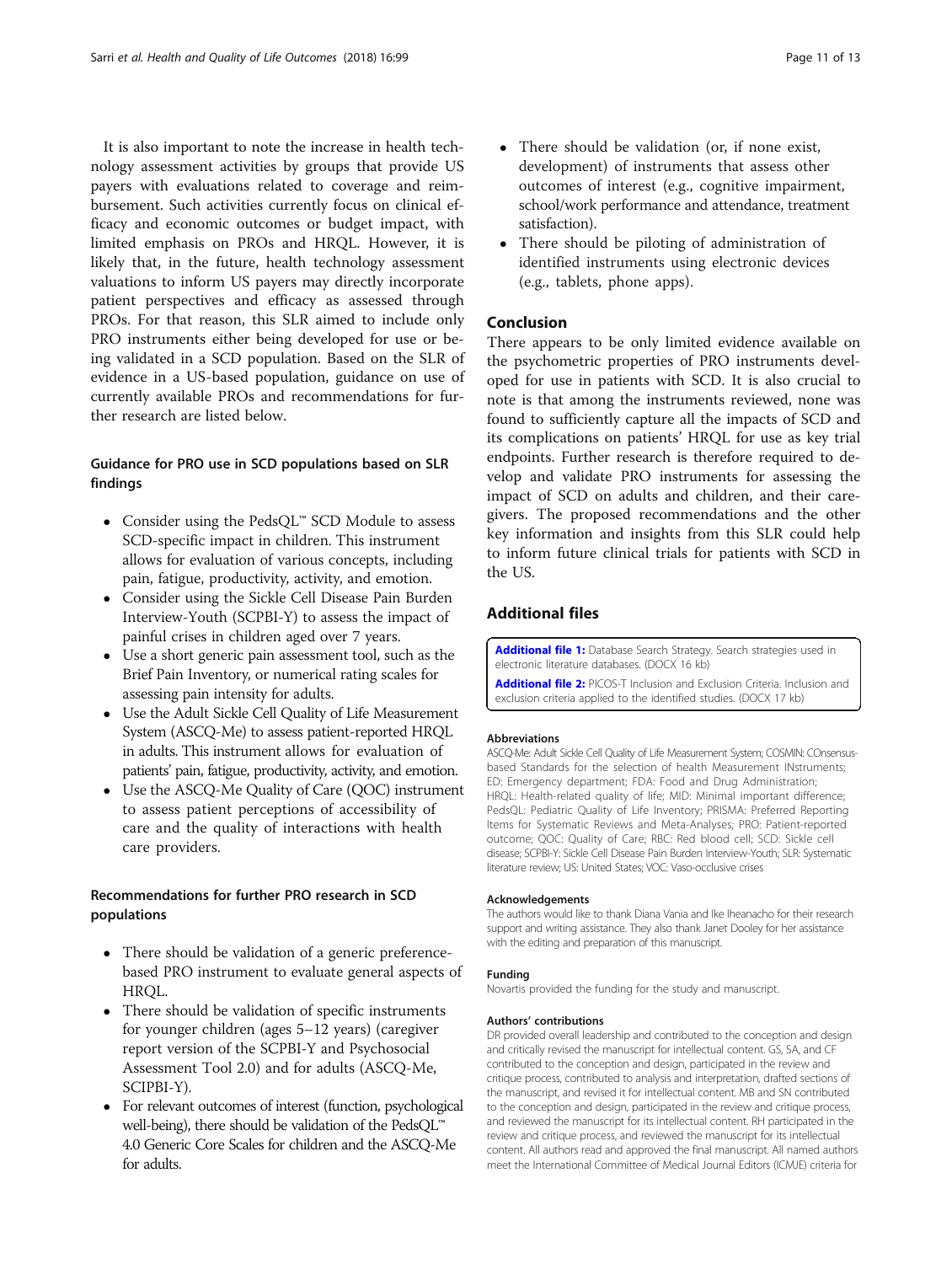<span id="page-11-0"></span>authorship for this manuscript, take responsibility for the integrity of the work as a whole, and have given final approval to the version to be published.

#### Ethics approval and consent to participate

Not applicable

#### Competing interests

MB, SN, and RH are employed by Novartis. GS, SA, and DR are employed by Evidera, which provides consulting and other research services to pharmaceutical, medical device, and related organizations. In their salaried positions, they work with a variety of companies and organizations, and are precluded from receiving payment or honoraria directly from these organizations for services rendered. Evidera received funding from Novartis to participate in the study and the development of this manuscript. CF was an employee of Evidera at the time the review was conducted.

#### Publisher's Note

Springer Nature remains neutral with regard to jurisdictional claims in published maps and institutional affiliations.

#### Author details

<sup>1</sup> Evidera, Metro Building, 6th Floor, 1 Butterwick, London W6 8DL, UK. <sup>2</sup>Novartis, One Health Plaza, East Hanover, NJ 07936-1080, USA. <sup>3</sup>Evidera, 7101 Wisconsin Ave, Suite 1400, Bethesda, MD 20814, USA.

#### Received: 27 January 2018 Accepted: 10 May 2018 Published online: 21 May 2018

#### References

- Yawn BP, Buchanan GR, Afenyi-Annan AN, Ballas SK, Hassell KL, James AH, Jordan L, Lanzkron SM, Lottenberg R, Savage WJ. Management of sickle cell disease: summary of the 2014 evidence-based report by expert panel members. JAMA. 2014;312:1033–48.
- 2. Meier ER, Miller JL. Sickle cell disease in children. Drugs. 2012;72:895–906.
- 3. Schatz J, Puffer ES. Neuropsychological aspects of sickle cell disease. In: Brown RT, editor. Comprehensive Handbook of Childhood Cancer and Sickle Cell Disease: A Biopsychosocial Approach. New York: Oxford University Press; 2006. p. 449–70.
- 4. Evidence-based management of sickle cell disease: Expert panel report. [https://www.nhlbi.nih.gov/health-topics/evidence-based-management](https://www.nhlbi.nih.gov/health-topics/evidence-based-management-sickle-cell-disease)[sickle-cell-disease.](https://www.nhlbi.nih.gov/health-topics/evidence-based-management-sickle-cell-disease) Accessed 14 May 2018.
- 5. Hsieh MM, Kang EM, Fitzhugh CD, Link MB, Bolan CD, Kurlander R, Childs RW, Rodgers GP, Powell JD, Tisdale JF. Allogeneic hematopoietic stem-cell transplantation for sickle cell disease. N Engl J Med. 2009;361:2309–17.
- Kamani NR, Walters MC, Carter S, Aquino V, Brochstein JA, Chaudhury S, Eapen M, Freed BM, Grimley M, Levine JE. Unrelated donor cord blood transplantation for children with severe sickle cell disease: results of one cohort from the phase II study from the blood and marrow transplant clinical trials network (BMT CTN). Biology of Blood and Marrow Transplantation. 2012;18:1265–72.
- Locatelli F, Kabbara N, Ruggeri A, Ghavamzadeh A, Roberts I, Li CK, Bernaudin F, Vermylen C, Dalle J-H, Stein J. Outcome of patients with hemoglobinopathies given either cord blood or bone marrow transplantation from an HLA-identical sibling. Blood. 2013;122:1072–8.
- 8. Wang WC, Ware RE, Miller ST, Iyer RV, Casella JF, Minniti CP, Rana S, Thornburg CD, Rogers ZR, Kalpatthi RV. Hydroxycarbamide in very young children with sickle-cell anaemia: a multicentre, randomised, controlled trial (BABY HUG). Lancet. 2011;377:1663–72.
- 9. Charache S, Terrin ML, Moore RD, Dover GJ, Barton FB, Eckert SV, McMahon RP, Bonds DR. Effect of hydroxyurea on the frequency of painful crises in sickle cell anemia. N Engl J Med. 1995;332:1317–22.
- 10. The Voice of the Patient. A series of reports from the U.S. Food and Drug Administration's (FDA's) Patient-focused Drug Development Initiative. Sickle Cell Disease. [https://www.fda.gov/downloads/ForIndustry/UserFees/](https://www.fda.gov/downloads/ForIndustry/UserFees/PrescriptionDrugUserFee/UCM418430.pdf) [PrescriptionDrugUserFee/UCM418430.pdf.](https://www.fda.gov/downloads/ForIndustry/UserFees/PrescriptionDrugUserFee/UCM418430.pdf) Accessed 14 May 2018.
- 11. Moher D, Shamseer L, Clarke M, Ghersi D, Liberati A, Petticrew M, Shekelle P, Stewart LA. Preferred reporting items for systematic review and metaanalysis protocols (PRISMA-P) 2015 statement. Syst Rev. 2015;4:1. [https://doi.](https://doi.org/10.1186/2046-4053-4-1) [org/10.1186/2046-4053-4-1](https://doi.org/10.1186/2046-4053-4-1).
- 12. Higgins JPT, Green S, editors. Cochrane Handbook for Systematic Reviews of Interventions Version 5.1.0. [updated March 2011]. The Cochrane Collaboration, 2011. Available from [http://handbook.cochrane.org.](http://handbook.cochrane.org)
- 13. How to develop a search strategy for a Cochrane Review. [http://training.](http://training.cochrane.org/handbook20strategy-support-manual.pdf) [cochrane.org/handbook](http://training.cochrane.org/handbook20strategy-support-manual.pdf). Accessed 14 May 2018.
- 14. The COSMIN checklist. [http://www.cosmin.nl/cosmin\\_checklist.html](http://www.cosmin.nl/cosmin_checklist.html). Accessed 14 May 2018.
- 15. Guidance for Industry. Patient-Reported Outcome Measures: Use in Medical Product Development to Support Labeling Claims. [http://www.fda.gov/](http://www.fda.gov/downloads/drugs/guidances/ucm193282.pdf) [downloads/drugs/guidances/ucm193282.pdf](http://www.fda.gov/downloads/drugs/guidances/ucm193282.pdf). Accessed 14 May 2018.
- 16. US Department of Health, Evaluation HSFCfD, research, US Department of Health, evaluation HSFCfB, research, US Department of Health, human services FDA Center for devices, radiological health. Guidance for industry: patientreported outcome measures: use in medical product development to support labeling claims: draft guidance. Health Qual Life Outcomes. 2006;4:1–20.
- 17. Cooper-Effa M, Blount W, Kaslow N, Rothenberg R, Eckman J. Role of spirituality in patients with sickle cell disease. J Am Board Fam Pract. 2001; 14:116–22.
- 18. Edwards R, Telfair J, Cecil H, Lenoci J. Reliability and validity of a self-efficacy instrument specific to sickle cell disease. Behav Res Ther. 2000;38:951–63.
- 19. Evensen CT, Treadwell MJ, Keller S, Levine R, Hassell KL, Werner EM, Smith WR. Quality of care in sickle cell disease: cross-sectional study and development of a measure for adults reporting on ambulatory and emergency department care. Medicine. 2016;95:e4528.
- 20. Jenerette C, Brewer CA, Crandell J, Ataga KI. Preliminary validity and reliability of the sickle cell disease health-related stigma scale. Issues in mental health nursing. 2012;33:363–9.
- 21. Jenerette C, Dixon J. Developing a short form of the simple Rathus assertiveness schedule using a sample of adults with sickle cell disease. J Transcult Nurs. 2010; 21:314–24.
- 22. Jenerette CM, Valrie CR. The influence of maternal behaviors during childhood on self-efficacy in individuals with sickle cell disease. J Fam Nurs. 2010;16:422–34.
- 23. Jha A, Suarez ML, Ferrans CE, Molokie R, Kim YO, Wilkie DJ. Cognitive testing of PAINReportIt® in adult African Americans with sickle cell disease. Computers, informatics, nursing: CIN. 2010;28:141.
- 24. Keller SD, Yang M, Treadwell MJ, Werner EM, Hassell KL. Patient reports of health outcome for adults living with sickle cell disease: development and testing of the ASCQ-me item banks. Health Qual Life Outcomes. 2014;12:125.
- 25. Sobota A, Akinlonu A, Champigny M, Eldridge M, McMahon L, Telfair J, Sprinz P. Self-reported transition readiness among young adults with sickle cell disease. J Pediatr Hematol Oncol. 2014;36:389.
- 26. Zempsky WT, O'Hara EA, Santanelli JP, Palermo TM, New T, Smith-Whitley K, Casella JF. Validation of the sickle cell disease pain burden interview–youth. J Pain. 2013;14:975–82.
- 27. Clay OJ, Telfair J. Evaluation of a disease-specific self-efficacy instrument in adolescents with sickle cell disease and its relationship to adjustment. Child Neuropsychology. 2007;13:188–203.
- 28. Dampier C, Lieff S, LeBeau P, Rhee S, McMurray M, Rogers Z, Smith-Whitley K, Wang W. Health-related quality of life in children with sickle cell disease: a report from the comprehensive sickle cell centers clinical trial consortium. Pediatr Blood Cancer. 2010;55:485–94.
- 29. Dampier C, Barry V, Gross HE, Lui Y, Thornburg CD, DeWalt DA, Reeve BB. Initial evaluation of the pediatric PROMIS® health domains in children and adolescents with sickle cell disease. Pediatr Blood Cancer. 2016;63:1031–7.
- 30. Gil KM, Wilson JJ, Edens JL. The stability of pain coping strategies in young children, adolescents, and adults with sickle cell disease over an 18-month period. Clin J Pain. 1997;13:110–5.
- 31. Gupta N, Naegeli AN, Turner-Bowker DM, Flood EM, Heath LE, Mays SM, Dampier C. Cognitive testing of an electronic version of the faces pain scale-revised with pediatric and adolescent sickle cell patients. The Patient-Patient-Centered Outcomes Research. 2016;9:433–43.
- 32. Karlson CW, Leist-Haynes S, Smith M, Faith MA, Elkin TD, Megason G. Examination of risk and resiliency in a pediatric sickle cell disease population using the psychosocial assessment tool 2.0. J Pediatr Psychol. 2012;37:1031–40.
- 33. McClellan CB, Schatz J, Sanchez C, Roberts CW. Validity of the pediatric quality of life inventory for youth with sickle cell disease. J Pediatr Psychol. 2008;33:1153–62.
- 34. Panepinto JA, Pajewski NM, Foerster LM, Hoffmann RG. The performance of the PedsQL™ generic Core scales in children with sickle cell disease. J Pediatr Hematol Oncol. 2008;30:666.